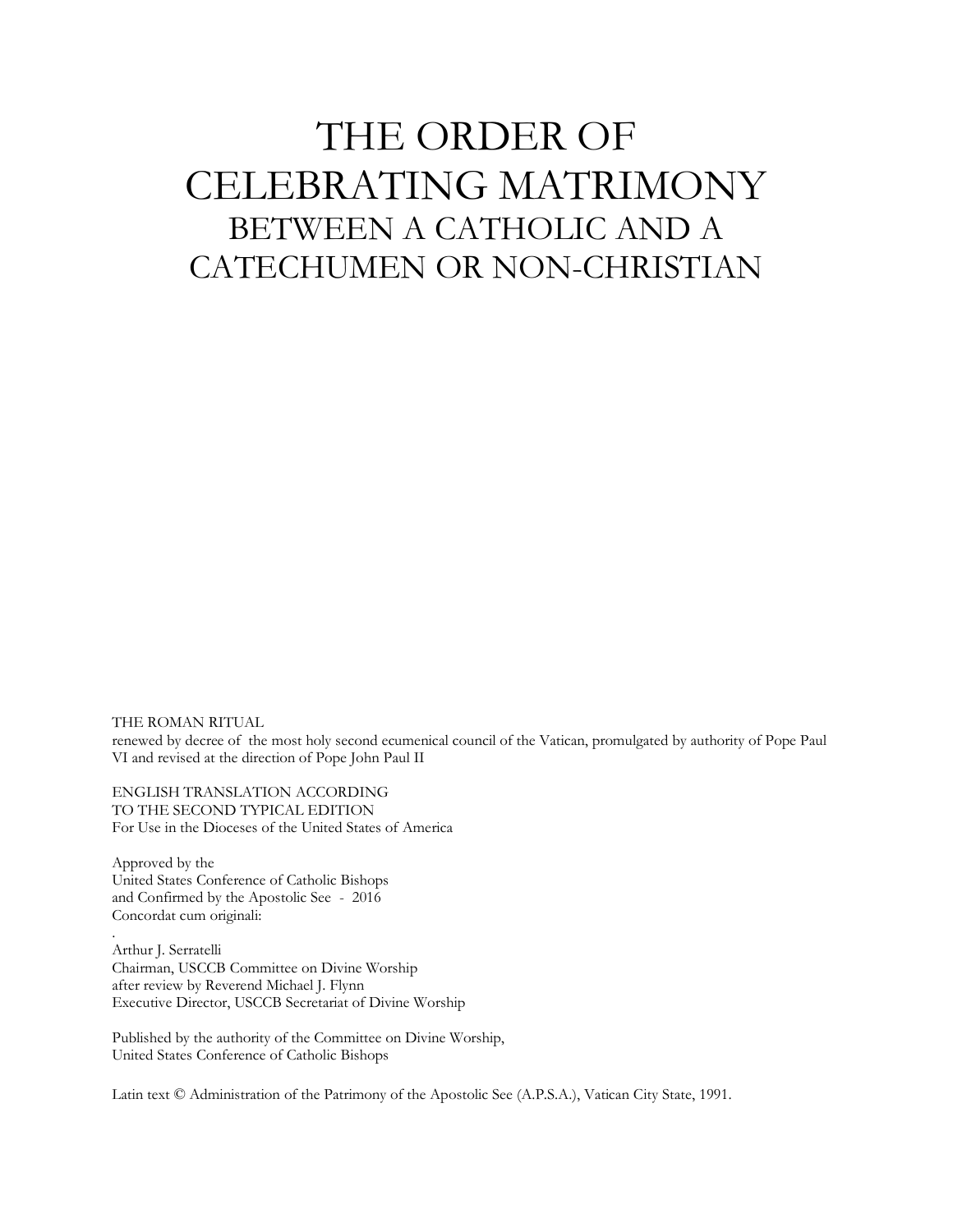118. When Marriage is contracted by a Catholic and a catechumen or a non-Catholic Christian, the celebration takes place in a church or in another suitable place, according to the following rite.

The order provided here is to be observed by a Priest or by a Deacon who has received delegation from the local Ordinary or the pastor to assist at the celebration of Marriages and to bless them in the name of the Church.

# **The Rite of Reception**

119. At the appointed time, the one who presides, the Priest or Deacon, wearing an alb and stole, and even a cope (or a dalmatic for a Deacon) of the same color, goes with the servers to the door of the church or to the place that has been chosen, where he receives the bridal party, and warmly greets them.

After this, the one who presides, the servers, the couple, the witnesses, and all present go to the seats prepared for each one.

120. Then in these or similar words, the one who presides addresses them to dispose them inwardly for the celebration of Marriage:

N. and N., the Church shares your joy and warmly welcomes you, together with your families and friends, as today you establish between yourselves a lifelong partnership. For believers God is the source of love and fidelity, because God is love. So let us listen attentive to his word, and let us humbly pray to him, that he may grant you your hearts' desire and fulfill every one of your prayers.

121. If, however, circumstances so suggest, the Rite of Reception is omitted and the celebration of Marriage begins with the Liturgy of the Word.

# **The Liturgy of the Word**

122. The Liturgy of the Word follows in the usual manner with texts taken from those provided from the readings indicated below (nos. 144-187). There may be one or two readings. If, however,circumstances make this more desirable, there may be only one reading. At least one reading that explicitly speaks of Marriage must always be chosen.

123. After this, there should be a homily on the sacred text, which sould be adapted to the responsibilities and situation of the couple and other circumstances.

[Readings](http://www.ibreviary.com/m/preghiere.php?tipo=Rito&id=554#readings) for the Conferral of the Sacrament of Marriage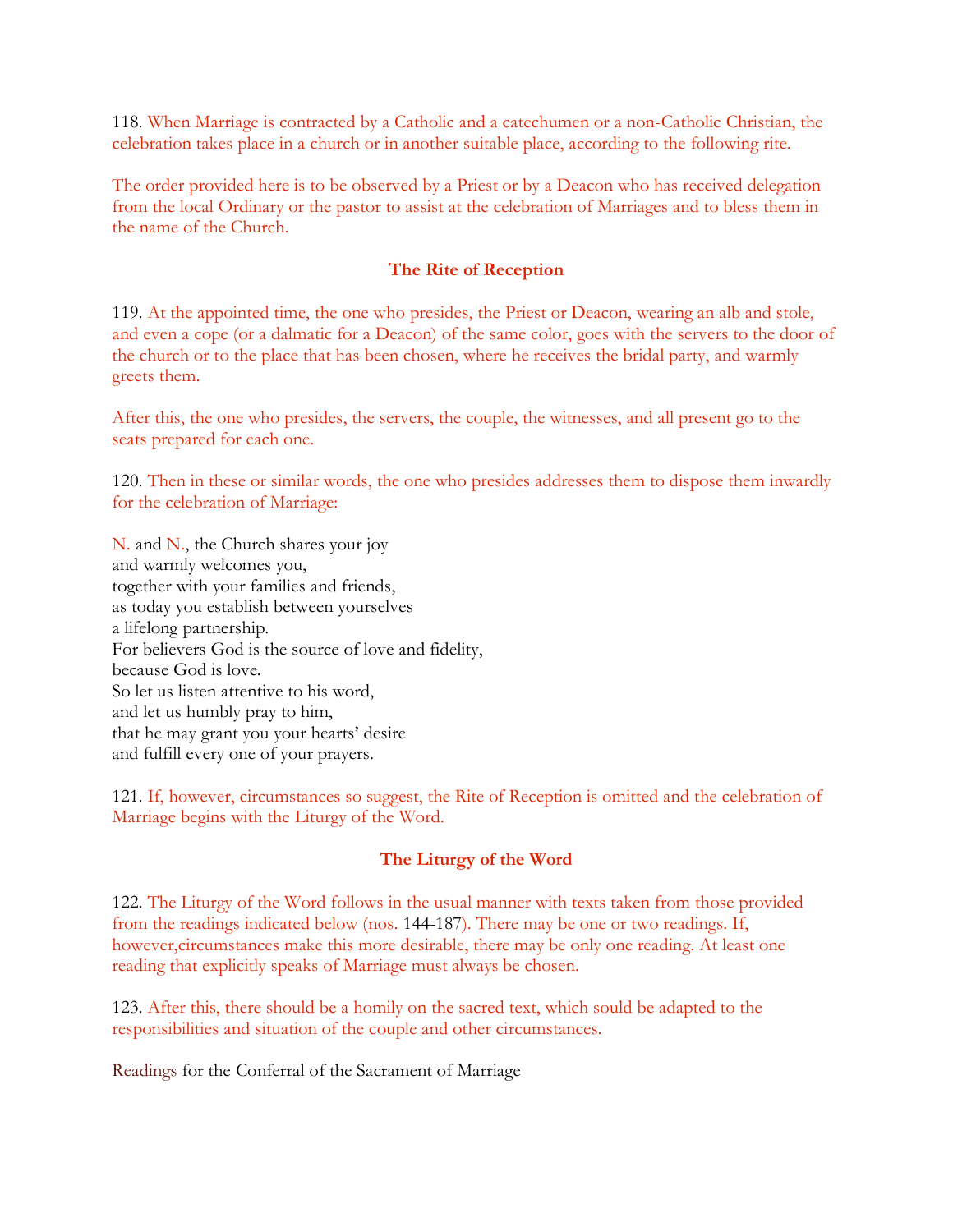## **The Celebration of Matrimony**

124. Then, with all standing, including the couple and the witnesses, who are positioned near them, the one who presides addresses the couple in these or similar words.

Dearly beloved, you have come together here before a minister of the Church, and in the presence of the community so that your intention to enter into Marriage may be strengthened by the Lord with a sacred seal, and your love enriched with his blessing, so that you may have strength to be faithful to each other for ever and to assume all the responsibilities of married life. And so, in the presence of the Church, I ask you to state your intentions.

## **The Questions before the Consent**

125. The one who presides then questions them about their freedom of choice, fidelity to each other, and the acceptance and upbringing of children, and each responds separately.

N. and N. have you come here to enter into Marriage without coercion, freely and wholeheartedly?

The bridegroom and bride each say:

**I have.**

The one who presides continues:

Are you prepared, as you follow the path of Marriage, to love and honor each other for as long as you both shall live?

The bridegroom and bride each say:

#### **I have.**

The following question may be omitted, if circumstances suggest this, for example, if the couple is advanced in years.

Are you prepared to accept children lovingly from God and to bring them up according to the law of Christ and his Church?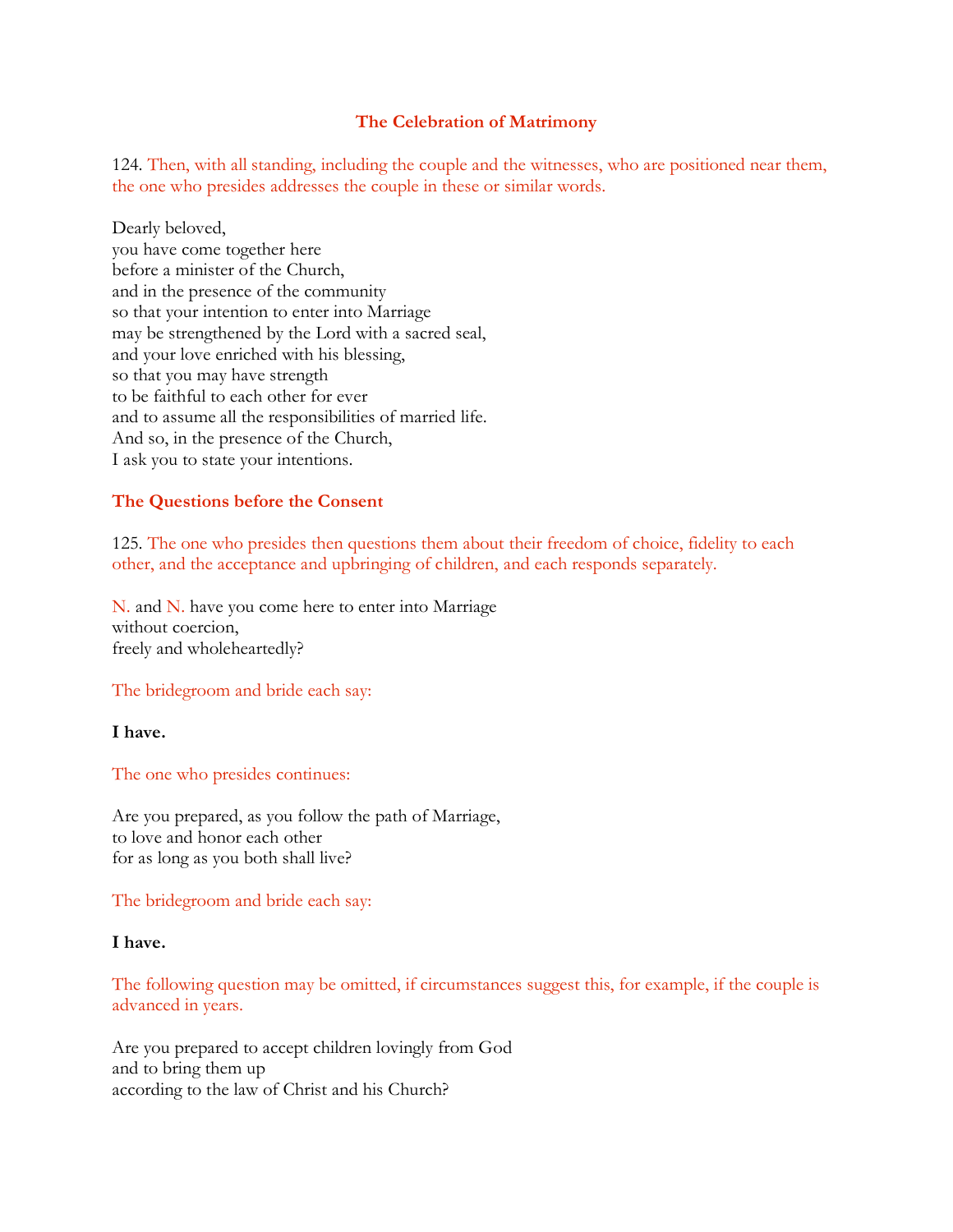The bridegroom and bride each say:

**I have.**

# **The Consent**

126. The one who presides invites them to declare their consent:

Since it is your intention to enter the covenant of Holy Matrimony join your right hands and declare your consent before God and his Church.

They join their right hands.

Form A: (i) [Ritual](http://www.ibreviary.com/m/preghiere.php?tipo=Rito&id=554#consenta) (ii) [United States](http://www.ibreviary.com/m/preghiere.php?tipo=Rito&id=554#consentaus)

Form B: (i) [Ritual](http://www.ibreviary.com/m/preghiere.php?tipo=Rito&id=554#consentb) (ii) [United States](http://www.ibreviary.com/m/preghiere.php?tipo=Rito&id=554#consentbus)

A.

127. The bridegroom says:

**I,** N.**, take you,** N.**, to be my wife. I promise to be faithful to you, in good times and in bad, in sickness and in health. to love you and to honor you all the days of my life.**

## The bride says:

**I**, N.**, take you,** N.**, to be my husband. I promise to be faithful to you, in good times and in bad, in sickness and in health, to love you and to honor you all the days of my life.**

[Go to The Reception of the Consent](http://www.ibreviary.com/m/preghiere.php?tipo=Rito&id=554#reception)

[In the dioceses of the United States], the following alternative form may be used:

## The bridegroom says:

**I,** N.**, take you,** N.**, for my lawful wife, to have and to hold, from this day forward, for better, for worse,**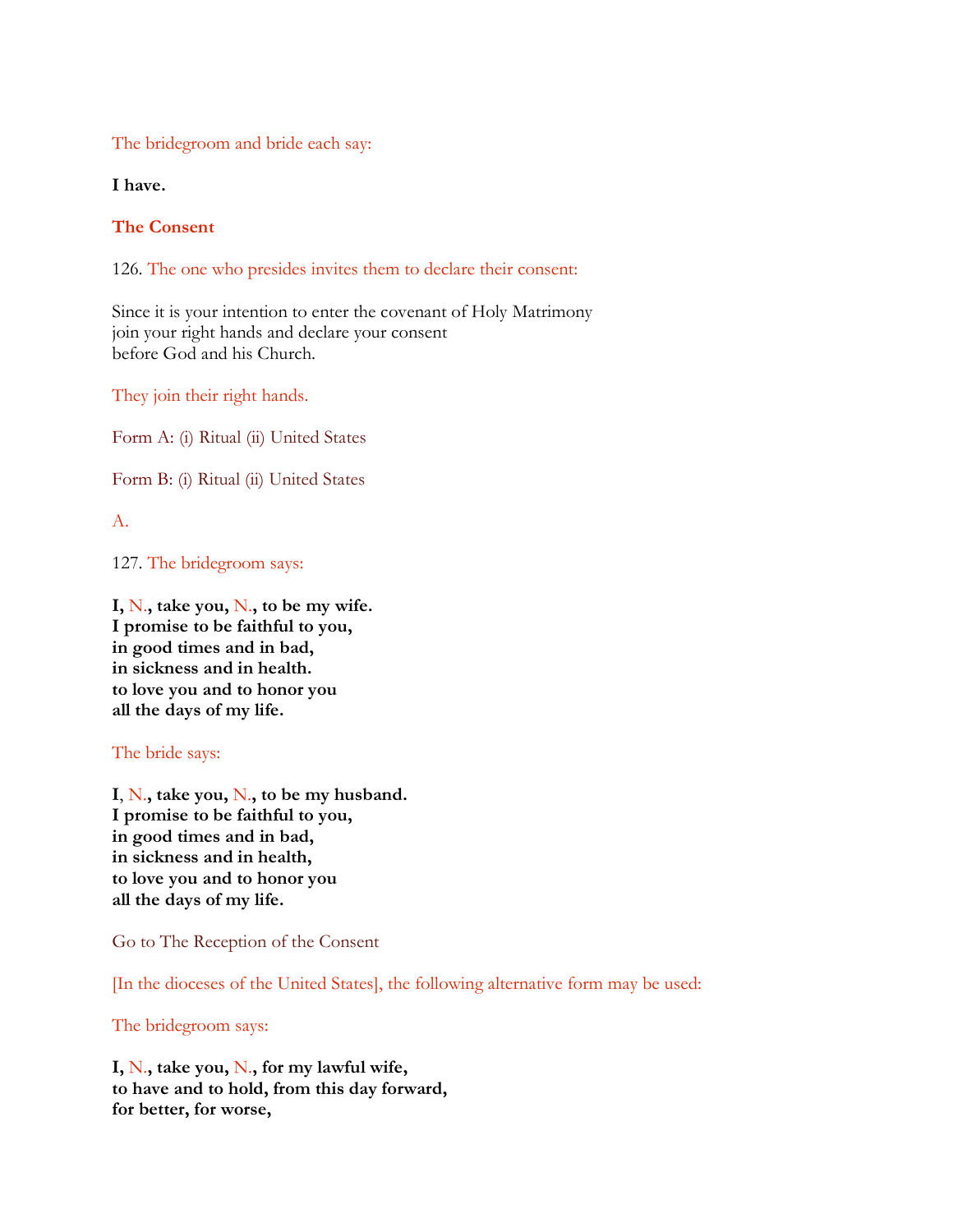**for richer, for poorer, in sickness and in health, to love and to cherish until death do us part.**

## The bride says:

**I,** N.**, take you,** N.**, for my lawful husband, to have and to hold, from this day forward, for better, for worse, for richer, for poorer, in sickness and in health, to love and to cherish until death do us part.**

[Go to The Reception of the Consent](http://www.ibreviary.com/m/preghiere.php?tipo=Rito&id=554#reception)

## **Form B**

128. If, however, it seems preferable for pastoral reasons, the one who presides may obtain the consent of the contracting parties through questioning. First the one who presides asks the bridegroom:

N., do you take, N. to be your wife? Do you promise to be faithful to her in good times and in bad, in sickness and in health, to love her and to honor her all the days of your life?

The bridegroom replies: **I do.**

Next, the one who presides asks the bride:

N., do you take, N. to be your husband? Do you promise to be faithful to him in good times and in bad, in sickness and in health, to love him and to honor him all the days of your life?

The bride replies: **I do.**

[Go to The Reception of the Consent](http://www.ibreviary.com/m/preghiere.php?tipo=Rito&id=554#reception)

[In the dioceses of the United States] the alternative form may be used:

First the one who presides asks the bridegroom: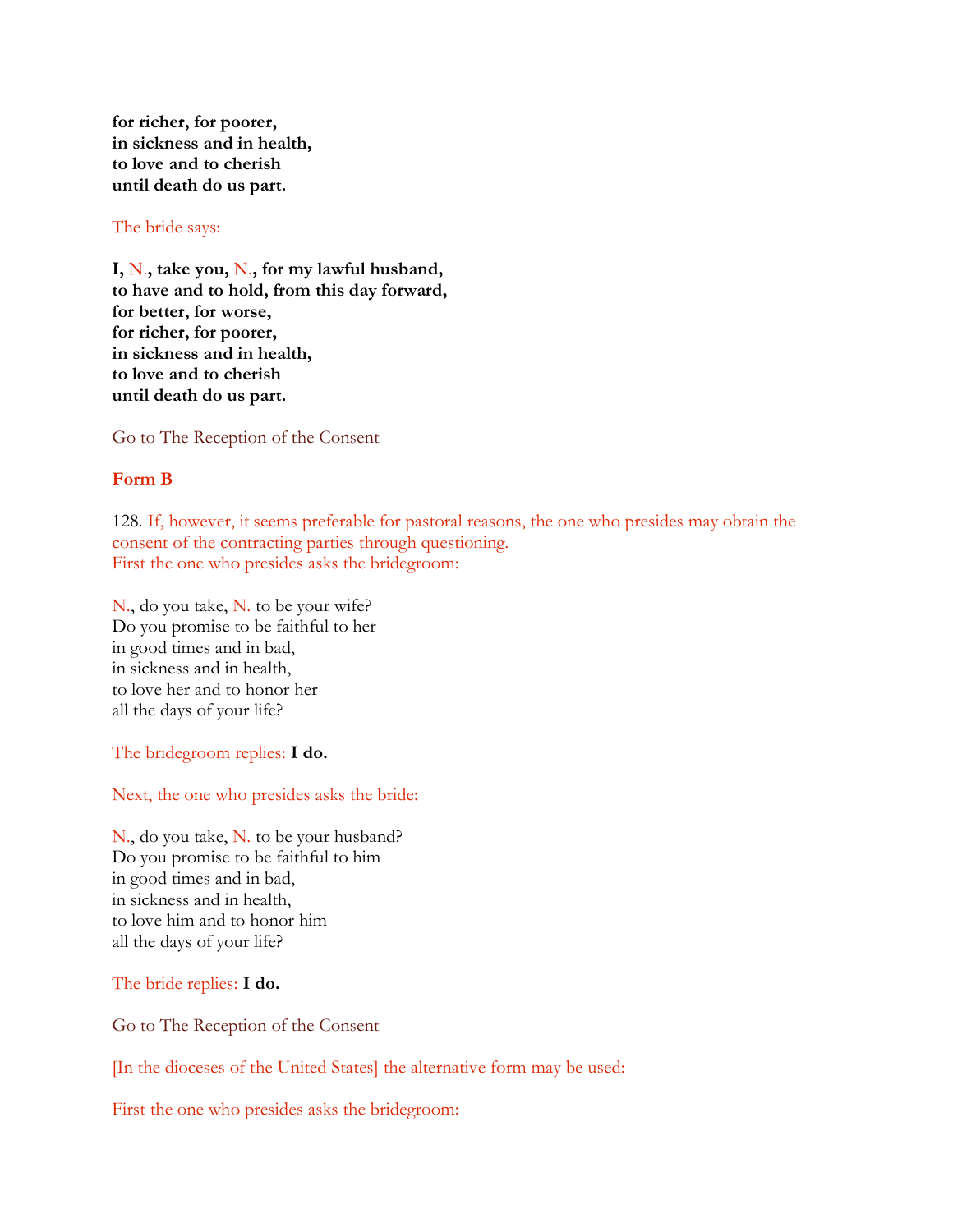N., do you take, N. for your lawful wife, to have and to hold, from this day forward, for better, for worse, for richer, for poorer, in sickness and in health, until death do you part?

## The bridegroom replies: **I do**

## Next, the one who presides asks the bride:

N., do you take N. for your lawful husband, to have and to hold, from this day forward, for better, for worse, for richer, for poorer, in sickness and in health, until death do you part?

## The bride replies: **I do.**

## **The Reception of the Consent**

129. Then, receiving their consent, the one who presides says to the bride and bridegroom::

May the Lord in his kindness strengthen the consent you have declared before the Church, and graciously bring to fulfillment his blessing within you. What God joins together, let no one put asunder.

## Or:

May the God of Abraham, the God of Isaac, the God of Jacob, the God who joined together our first parents in paradise, strengthen and bless in Christ the consent you have declared before the Church, so that what God joins together, no one may put asunder.

## 130. The one who presides invites those present to praise God:

Let us bless the Lord.

## All reply:

## **Thanks be to God.**

Another acclamation may be sung or said.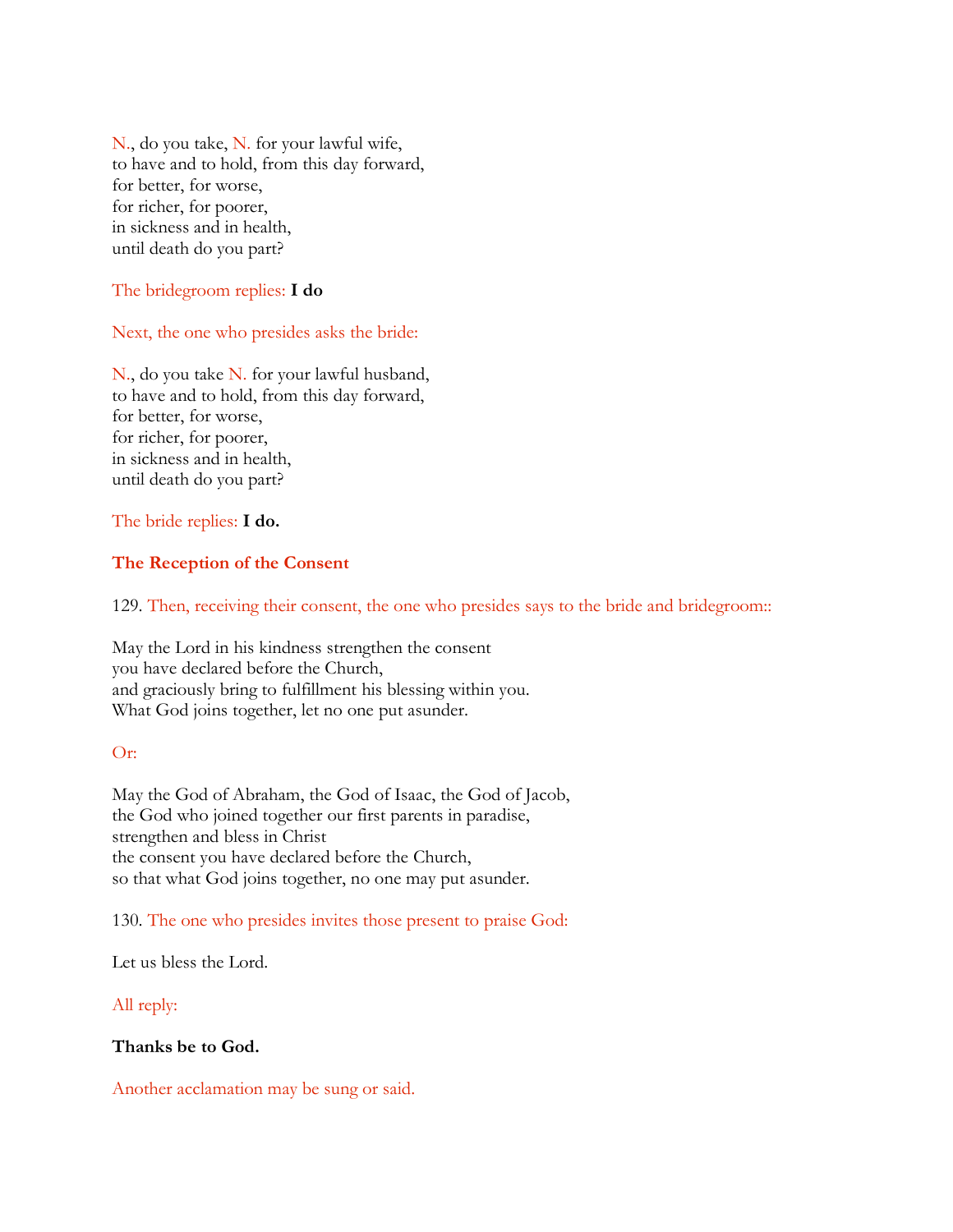# **The Blessing and Giving of Rings**

131. If circumstances so suggest, the blessing and giving of rings may be omitted. If they are included, however, the Priest (or Deacon) says:

May the Lord bless  $+$  these rings, which you give to each other as a sign of love and fidelity. R. **Amen.**

# Or: [194]

Bless, O Lord, these rings, which we bless  $+$  in your name, so that those who wear them may remain entirely faithful to each other, abide in peace and in your will, and live always in mutual charity. Through Christ our Lord. R. **Amen.**

# Or: [195]

Bless  $+$  and sanctify your servants in their love, O Lord, and let these rings, a sign of their faithfulness, remind them of their love for one another. Through Christ our Lord. R. **Amen.**

The one who presides sprinkles the rings, if appropriate, and gives them to the bride and bridegroom.

132. The husband places his wife's ring on her ring finger, saying, if appropriate:

N., receive this ring as a sign of my love and fidelity.

If he is a Christian, he may add:

In the name of the Father, and of the Son, and of the Holy Spirit.

Likewise, the wife places her husband's ring on his ring finger, saying, if appropriate:

N., receive this ring as a sign of my love and fidelity.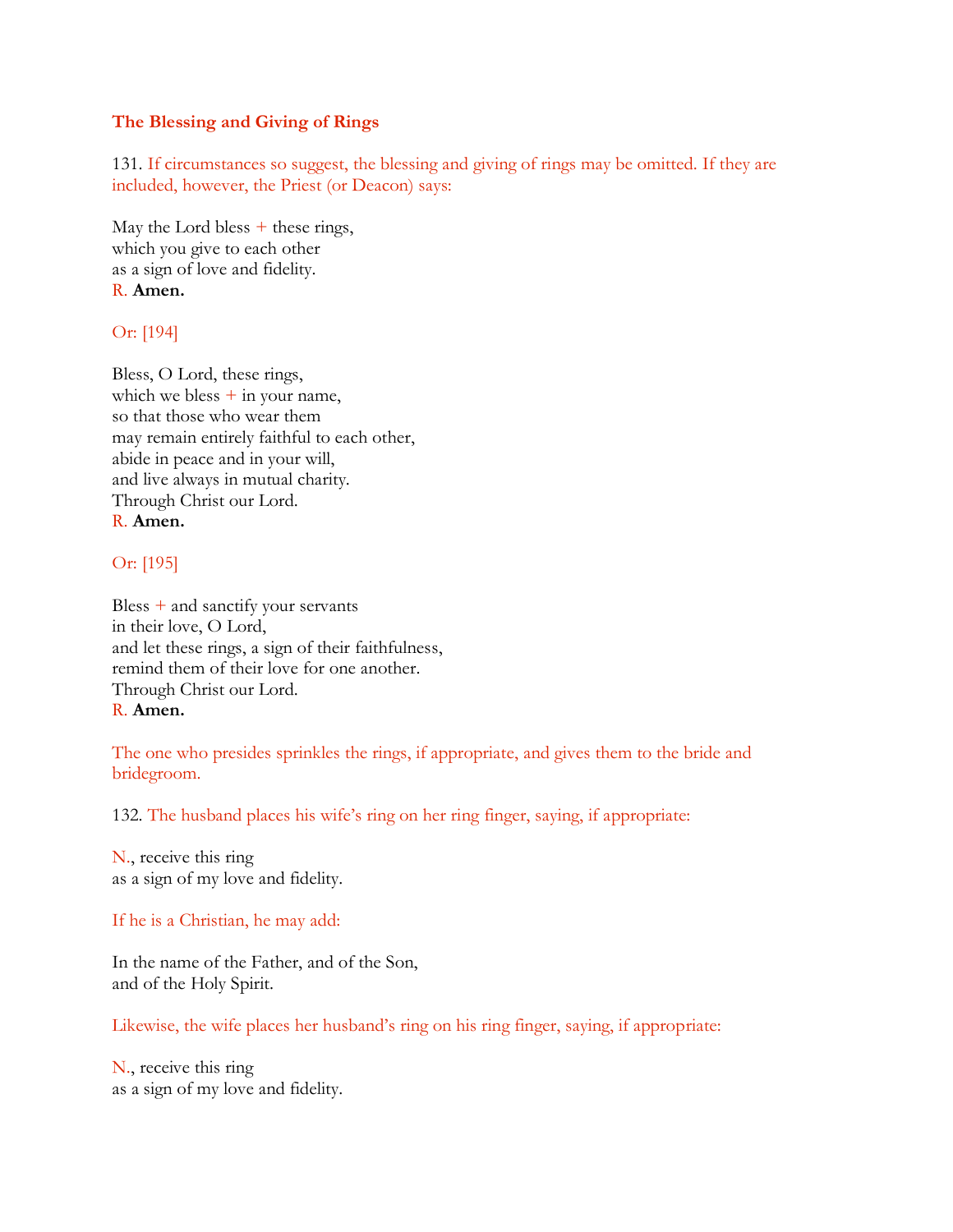## If she is a Christian, she may add:

In the name of the Father, and of the Son, and of the Holy Spirit.

# **The Blessing and Giving of the Arras**

133. If the occasion so suggests, the rite of blessing and giving of the *arras* (coins) may take place following the blessing and giving of rings.

The one who presides says:

Bless, + O Lord, these *arras* that N. and N. will give to each other and pour over them the abundance of your good gifts.

The husband takes the *arras* and hands them over to his wife, saying:

N., **receive these arras as a pledge of God's blessing and as a sign of the good gifts we will share.**

The wife takes the *arras* and hands them over to her husband, saying:

N., **receive these arras as a pledge of God's blessing and as a sign of the good gifts we will share.**

134. Then a hymn or canticle of praise may be sung by the whole community.

# **The Universal Prayer**

135. The Universal Prayer then takes place.

a) first, the one who presides says the invitation to prayer;

b) the invocations of the Universal Prayer with the reponse of the faithful follow, but in such a way that the individual invocations should be consistent with the Nuptial Blessing, yet should not duplicate it;

c) then the concluding prayer is ommitted and the one who presides invokes upon the bride and bridegroom God's blessing, which is never omitted.

[216]

The one who presides begins:

Dear brothers and sisters, as we call to mind the special gift of grace and charity by which God has been pleased to crown and consecrate the love of our sister N. and our brother N. let us commend them to the Lord.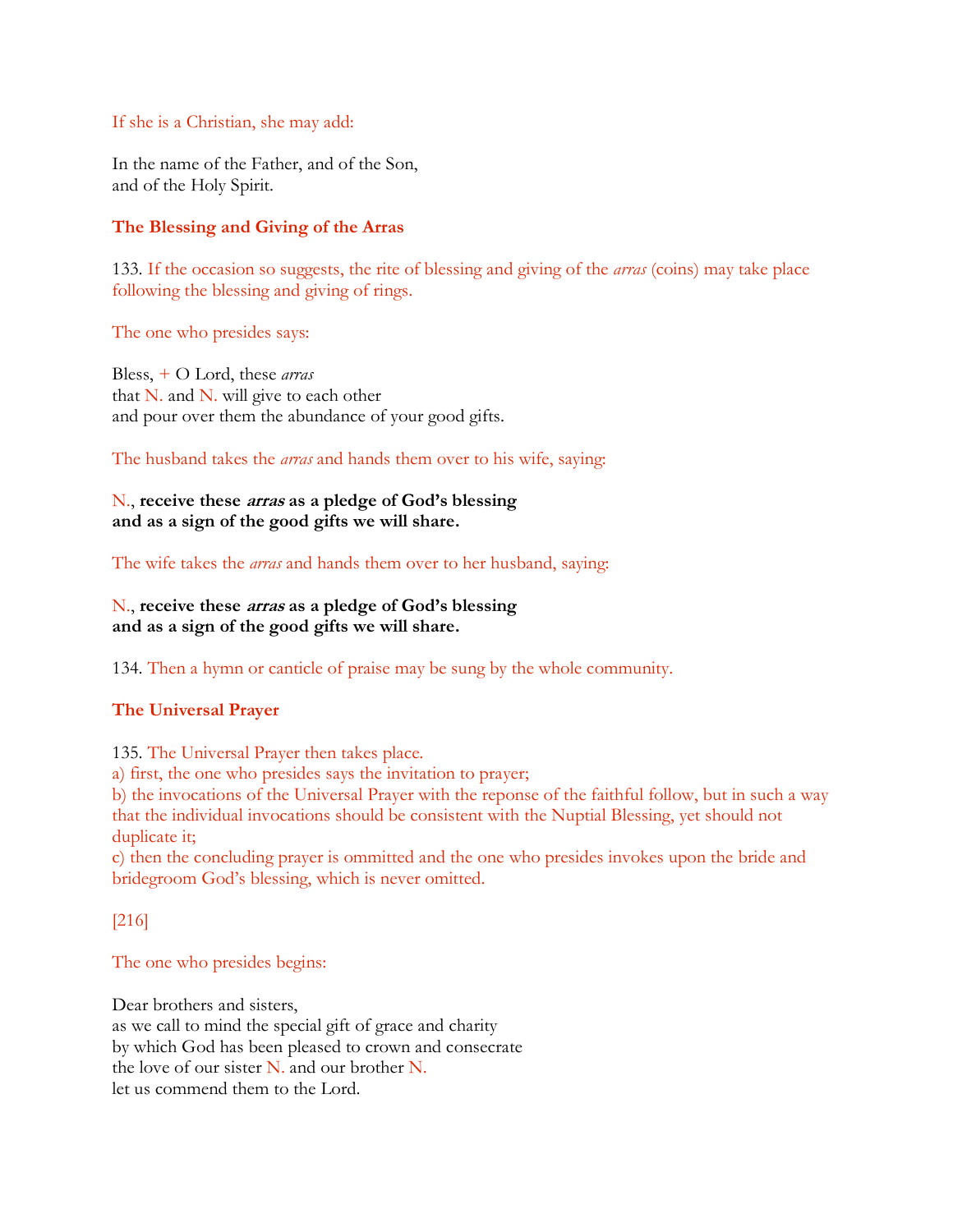## Minister:

That these faithful Christians, N. and N., newly joined in Holy Matrimony, may always enjoy health and well-being, let us pray to the Lord. R. **Lord, we ask you, hear our prayer.**

## Or another appropriate response of the people.

That he will bless their covenant as he chose to sanctify marriage at Cana in Galilee, let us pray to the Lord. R.

That they be granted perfect and fruitful love, peace and strength, and that they bear faithful witness to the name of Christian, let us pray to the Lord. R.

That the Christian people may grow in virture day by day and that all who are burdened by any need may receive the help of grace from above, let us pray to the Lord. R.

That the grace of the Sacrament will be renewed by the Holy Spirit in all married persons here present, let us pray to the Lord. R.

## The one who presides concludes:

Graciously pour out upon this husband and wife, O Lord, the Spirit of your love, to make them one heart and one soul, so that nothing whatever may divide those you have joined and no harm may come to those you have filled with your blessing. Through Christ our Lord. R. **Amen.**

# [217]

## The one who presides begins:

Dear brothers and sisters, let us accompany this new family with our prayers, that the mutual love of this couple may grow daily and that God in his kindness will sustain all families throughout the world.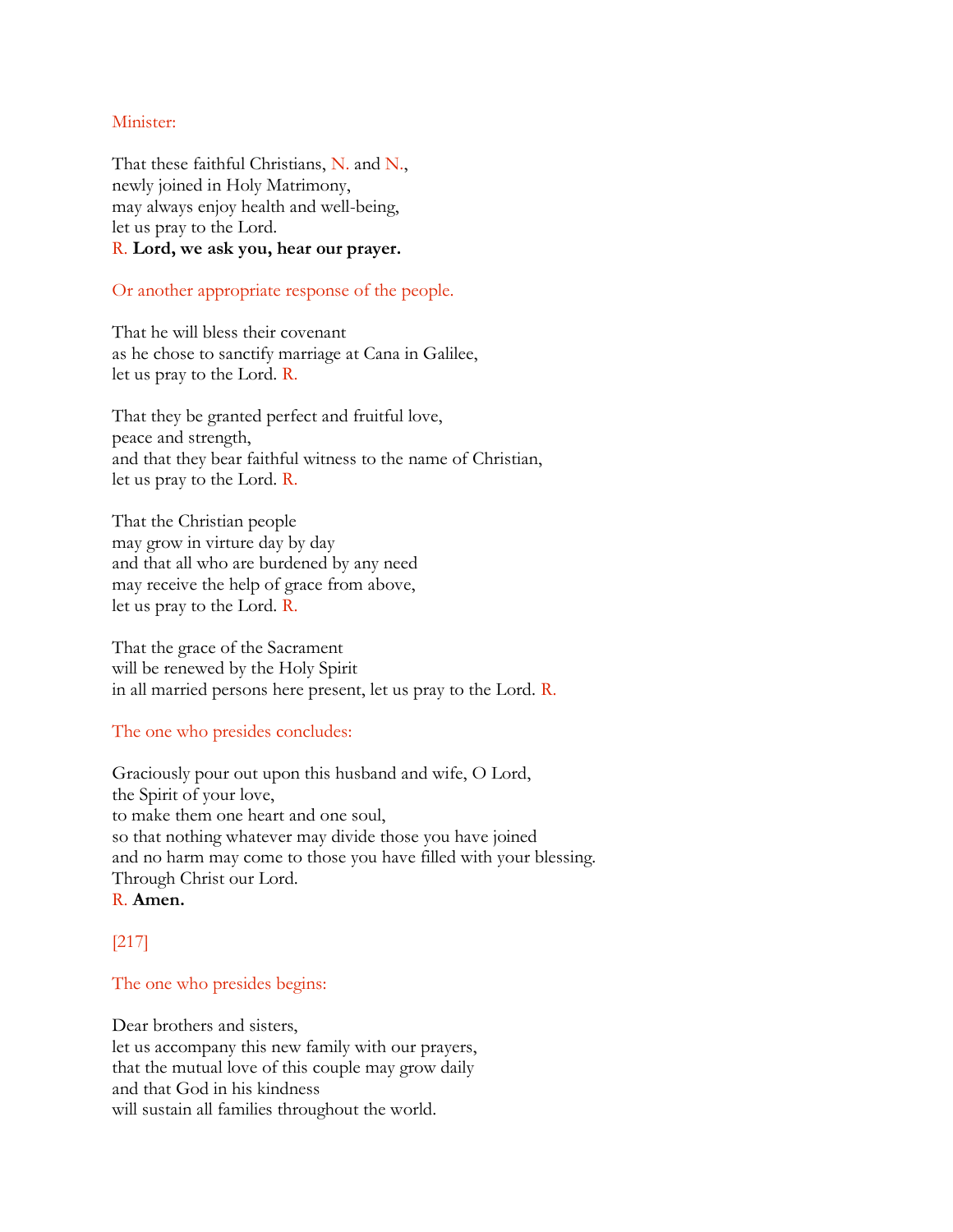## Minister:

For this bride and groom, and for their well-being as a family, let us pray to the Lord.

## R. **Lord, we ask you, hear our prayer.**

Or another appropriate response of the people.

For their relatives and friends, and for all who have assisted this couple, let us pray to the Lord. R.

For young people preparing to enter Marriage, and for all whom the Lord is calling to another state in life, let us pray to the Lord. R.

For all families throughout the world and for lasting peace among all people, let us pray to the Lord. R.

For all members of our families who have passed from this world, and for all the departed, let us pray to the Lord. R.

For the Church, the holy People of God, and for unity among all Christians, let us pray to the Lord. R.

The one who presides concludes:

Lord Jesus, who are present in our midst, as N. and N. seal their union accept our prayer and fill us with your Spirit. Who live and reign for ever and ever. R. **Amen.**

136. After the invocations, the one who presides continues:

God the Father wills that his children be of one heart in charity; let those who are Christian call upon him in the prayer of God's family, which our Lord Jesus Christ has taught us: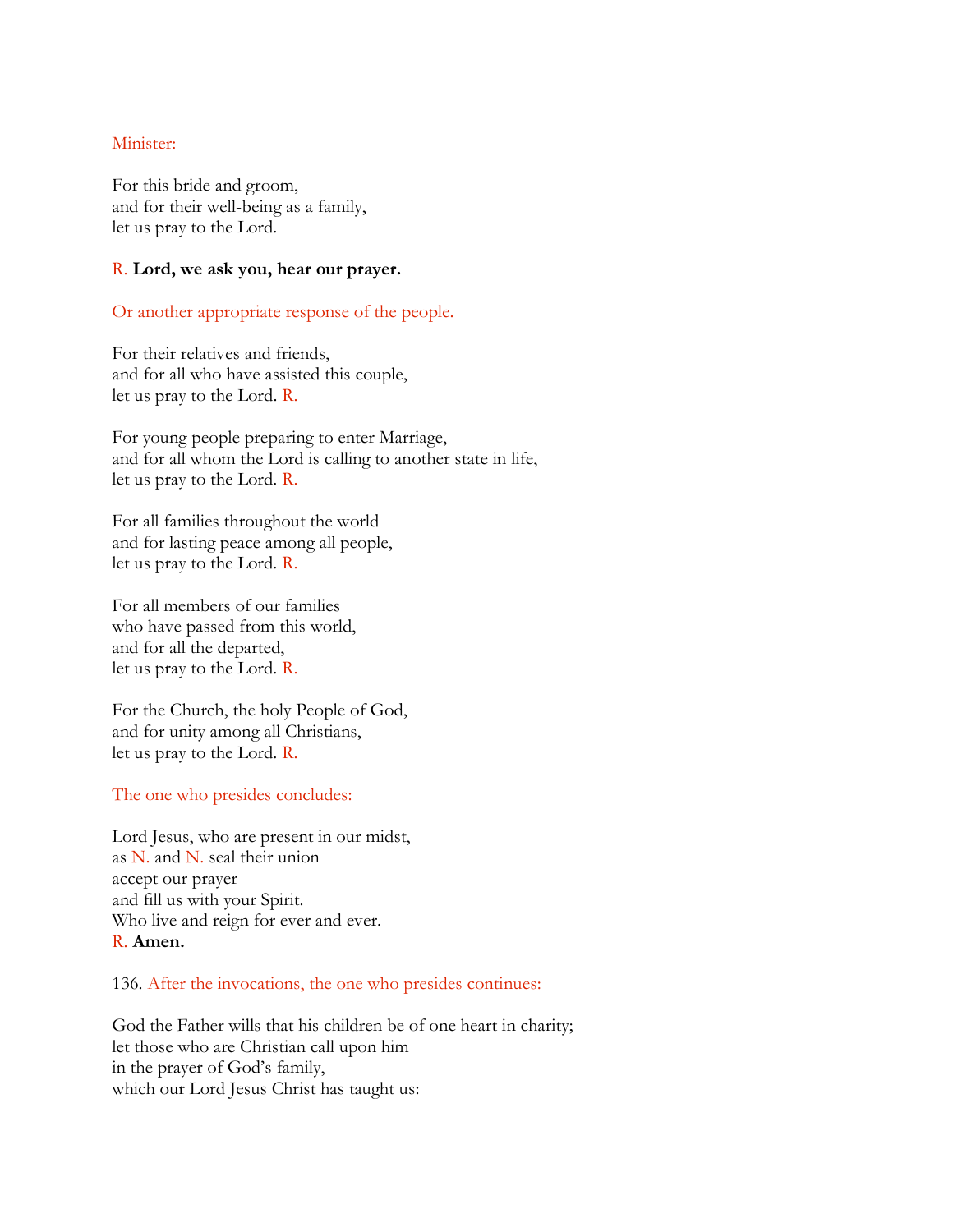#### And all the Christians continue:

**Our Father, who art in heaven, hallowed be thy name; thy kingdom come; thy will be done on earth as it is in heaven. Give us this day our daily bread; and forgive us our trespasses as we forgive those who trespass against us; and lead us not into temptation, but deliver us from evil.**

## **The Blessing and Placing of the Lazo or the Veil**

137. According to local customs, the rite of blessing and imposition of the *lazo* (wedding garland) or of the veil may take place before the Nuptial Blessing. The spouses remain kneeling in their place. Then if it is convenient to do so, the *lazo* may be placed at this time, or else, a veil is placed over the head of the wife the the shoulders of the husband, thus symbolizing the bond that unites them.

The one who presides says:

Bless, + O Lord, this *lazo* (or: this veil), a symbol of the indissoluble union that N. and N. have established from this day forward before you and with your help.

The *lazo* (or the veil) is held by two family members or friends and is placed over the shoulders of the newly married couple.

## **Nuptial Blessing**

138. As a rule, the Nuptial Blessing is said over the bride and bridegroom. Nevertheless, if circumstances suggest this, it may be omitted and, in this case, the prayer provided in no. 140. is said in the place of the Nuptial Blessing.

The bride and bridegroom kneel at their place, if circumstances suggest this.

Then, the Priest (or Deacon) continues, with hands joined:

Now let us humbly invoke God's blessing upon this bride and groom, that in his kindness he may favor with his help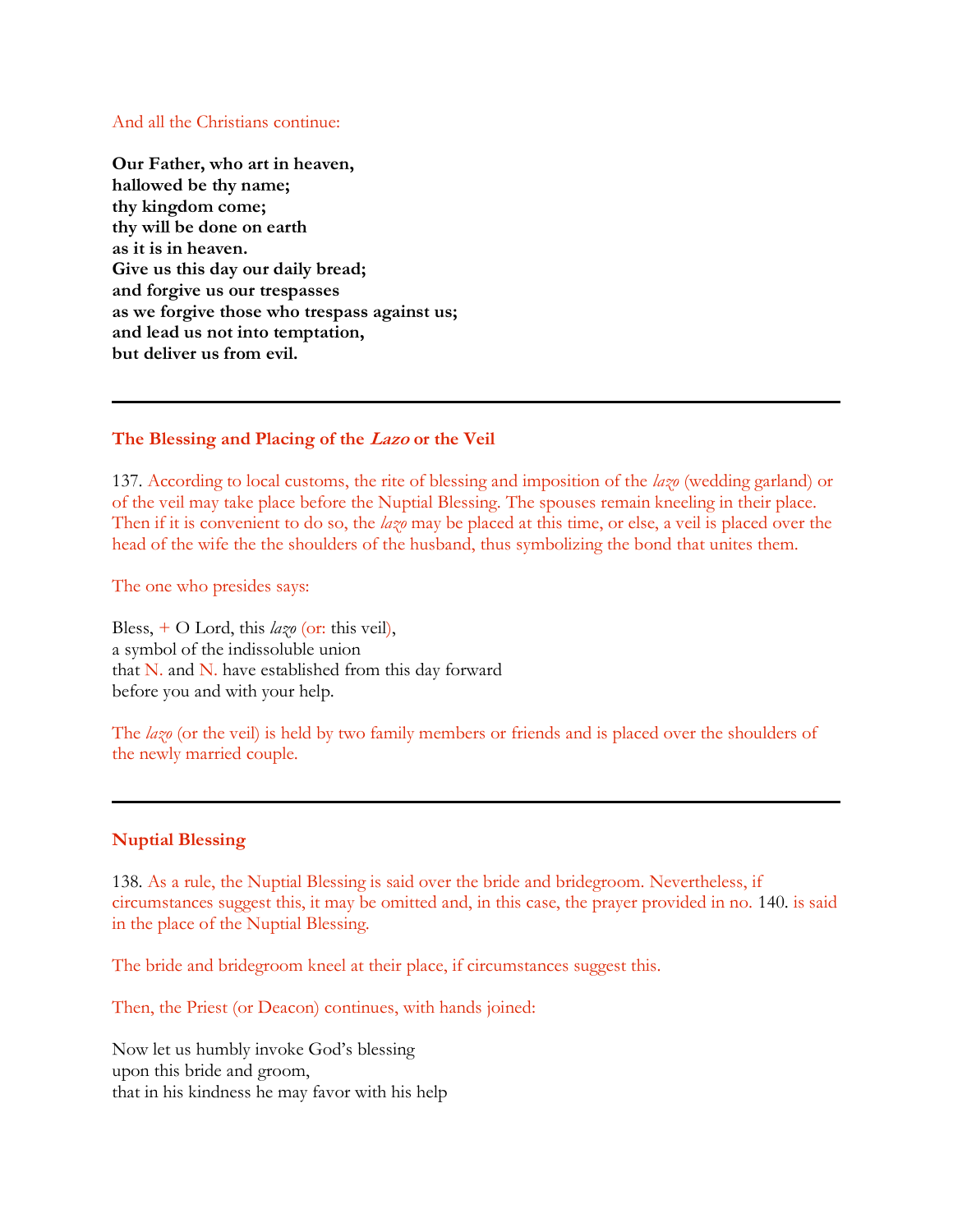those on whom he has bestowed the Sacrament of Matrimony.

And all pray in silence for a while.

139. Then the Priest (or Deacon), standing and turned the bride and bridegroom with hands extended over them, says continues:

Holy Father, maker of the whole world, who created man and woman in your own image and willed that their union be crowned with your blessing, we humbly beseech you for these your servants, who are joined today in the Marriage covenant.

May your abundant blessing, Lord, come down upon this bride, N., and upon N., her companion for life, and may the power of your Holy Spirit set their hearts aflame from on high, so that, living out together the gift of Matrimony, they may be known for the integrity of their conduct (and be recognized as virtuous parents)

In happiness may they praise you, O Lord, in sorrow may they seek you out; may they have the joy of your presence to assist them in their toil, and know that you are near to comfort them in their need; and after a happy old age, together with the circle of friends that surrounds them, may they come to the Kingdom of Heaven. Through Christ our Lord. R. **Amen.**

140. If, because of circumstances, the Nuptial Blessing is omitted, this prayer is spoken over the bride and bridegroom:

Be attentive to our prayers, O Lord, and in your kindness uphold what you have established for the increase of the human race, so that the union you have created may be kept safe by your assiatance. Through Christ our Lord. R. **Amen.**